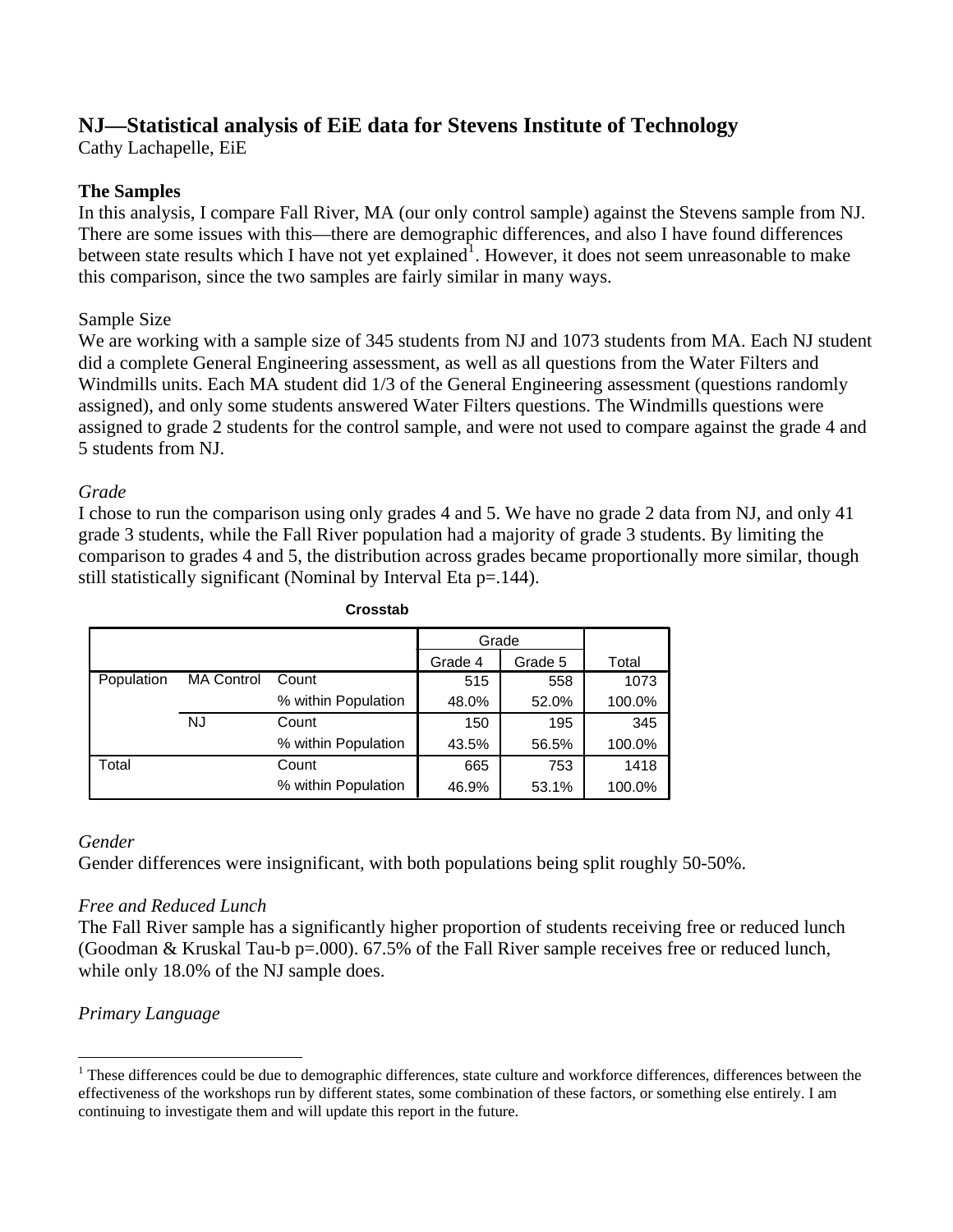26.4% of the Fall River students had as their primary language a language other than English. 15.4% of NJ students had a primary language other than English. This difference is significant (Goodman & Kruskal Tau-b p=.000).

#### *Race/Ethnicity*

Significant differences in racial makeup between the Fall River, MA and the NJ samples exist (Goodman & Kruskal Tau-b p=.000). Fall River has proportionally more white students (79.6% versus 63.6%) and black students (8.6% versus 6.5%). NJ has larger proportions of Asian (12.6% versus 4.5%) and Hispanic (13.2% versus 6.6%) students.

|           |                                 |                   | Population |       |            |       |            |
|-----------|---------------------------------|-------------------|------------|-------|------------|-------|------------|
|           |                                 | <b>MA Control</b> |            |       | <b>NJ</b>  | Total |            |
|           |                                 |                   | % within   |       | % within   |       | % within   |
|           |                                 | Count             | Population | Count | Population | Count | Population |
| Race/     | Black/African/                  |                   |            |       |            |       |            |
| Ethnicity | African<br>American             | 92                | 8.6%       | 22    | 6.5%       | 114   | 8.1%       |
|           | Indian Asian                    | $\mathbf 0$       | .0%        | 17    | 5.0%       | 17    | 1.2%       |
|           | Central/                        |                   |            |       |            |       |            |
|           | Southeast/East<br>Asian         | 48                | 4.5%       | 26    | 7.6%       | 74    | 5.3%       |
|           | <b>Multiracial</b>              | $\mathbf 0$       | .0%        | 1     | .3%        | 1     | .1%        |
|           | White/<br>Caucasian             | 849               | 79.6%      | 217   | 63.6%      | 1066  | 75.7%      |
|           | White<br>Hispanic/<br>Latino(a) | 70                | 6.6%       | 45    | 13.2%      | 115   | 8.2%       |
|           | Native<br>American              | 7                 | .7%        | 9     | 2.6%       | 16    | 1.1%       |
|           | Pacific Islander                |                   | .1%        | 4     | 1.2%       | 5     | .4%        |
| Total     |                                 | 1067              | 100.0%     | 341   | 100.0%     | 1408  | 100.0%     |

**Crosstab**

### **Pre-Post Differences on General Engineering Questions**

Students were tested twice—once before the Engineering is Elementary unit was begun, and once after it was completed—allowing for a test-retest analysis. Student responses were scored as "correct" or "incorrect" before beginning analysis. Since all results were therefore binomial, significant changes from the pre-assessment to the post-assessment were analyzed using McNemar's Test of Symmetry, a crosstabulation analysis designed for binomial nominal data. Differences between the test subjects (NJ students) and the control subjects (Fall River, MA students) were analyzed using Goodman and Kruskal's tau-b. This chi-square variant is designed for analyzing nominal by nominal data for a crosstab table that is larger than 2x2.

### *What is Technology?*

It's easiest to see the differences looking at the graph below. You'll notice two things right away. First, NJ EiE students did better than the MA control students on the pre-assessment. I am attributing this to the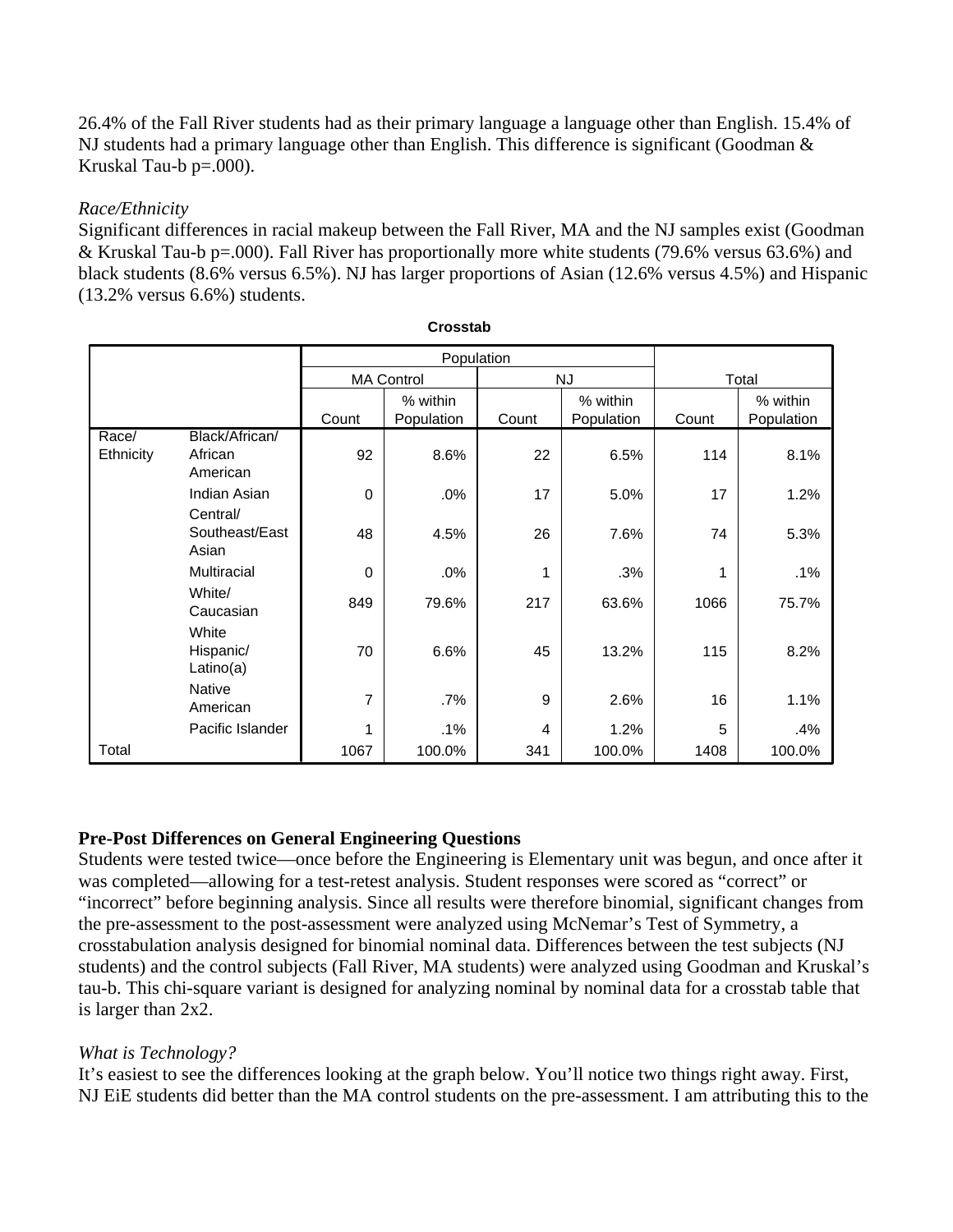much larger proportion of MA students who are getting free or reduced lunch, because I have found that this makes a fairly large difference in scores. Second, you will see that the MA post-assessment line (the black line with squares) closely hugs the pre-assessment bars—but the NJ post-assessment line (the gray line) is very different, showing that on the post-assessment the NJ students consistently separated natural things from human-made things in choosing which things are technology. 320 MA Control students and 194 NJ students completed this question.



Below is the table from which this graph is drawn.

| What is Technology? |                   | Pre   | Post    |
|---------------------|-------------------|-------|---------|
|                     | <b>MA Control</b> | 0.9%  | 0.3%    |
| <b>Bird</b>         | <b>NJ Test</b>    | 0.6%  | 0.7%    |
|                     | <b>MA Control</b> | 2.2%  | 0.8%    |
| Dandelion           | <b>NJ Test</b>    | 1.7%  | $0.0\%$ |
|                     | <b>MA Control</b> | 2.0%  | 1.1%    |
| Tree                | <b>NJ Test</b>    | 2.0%  | 1.3%    |
|                     | <b>MA Control</b> | 4.9%  | 6.1%    |
| Cup                 | <b>NJ Test</b>    | 14.0% | 61.5%   |
|                     | <b>MA Control</b> | 9.7%  | 9.2%    |
| Bandage             | <b>NJ</b> Test    | 16.0% | 67.4%   |
|                     | <b>MA Control</b> | 12.8% | 9.2%    |
| <b>Books</b>        | <b>NJ Test</b>    | 18.4% | 57.1%   |
|                     | <b>MA Control</b> | 5.4%  | 7.5%    |
| Shoes               | <b>NJ Test</b>    | 18.7% | 66.8%   |
|                     | <b>MA Control</b> | 24.9% | 26.2%   |
| Lightning           | <b>NJ</b> Test    | 19.5% | 6.0%    |
|                     | <b>MA Control</b> | 27.3% | 26.1%   |
| House               | <b>NJ</b> Test    | 33.5% | 69.4%   |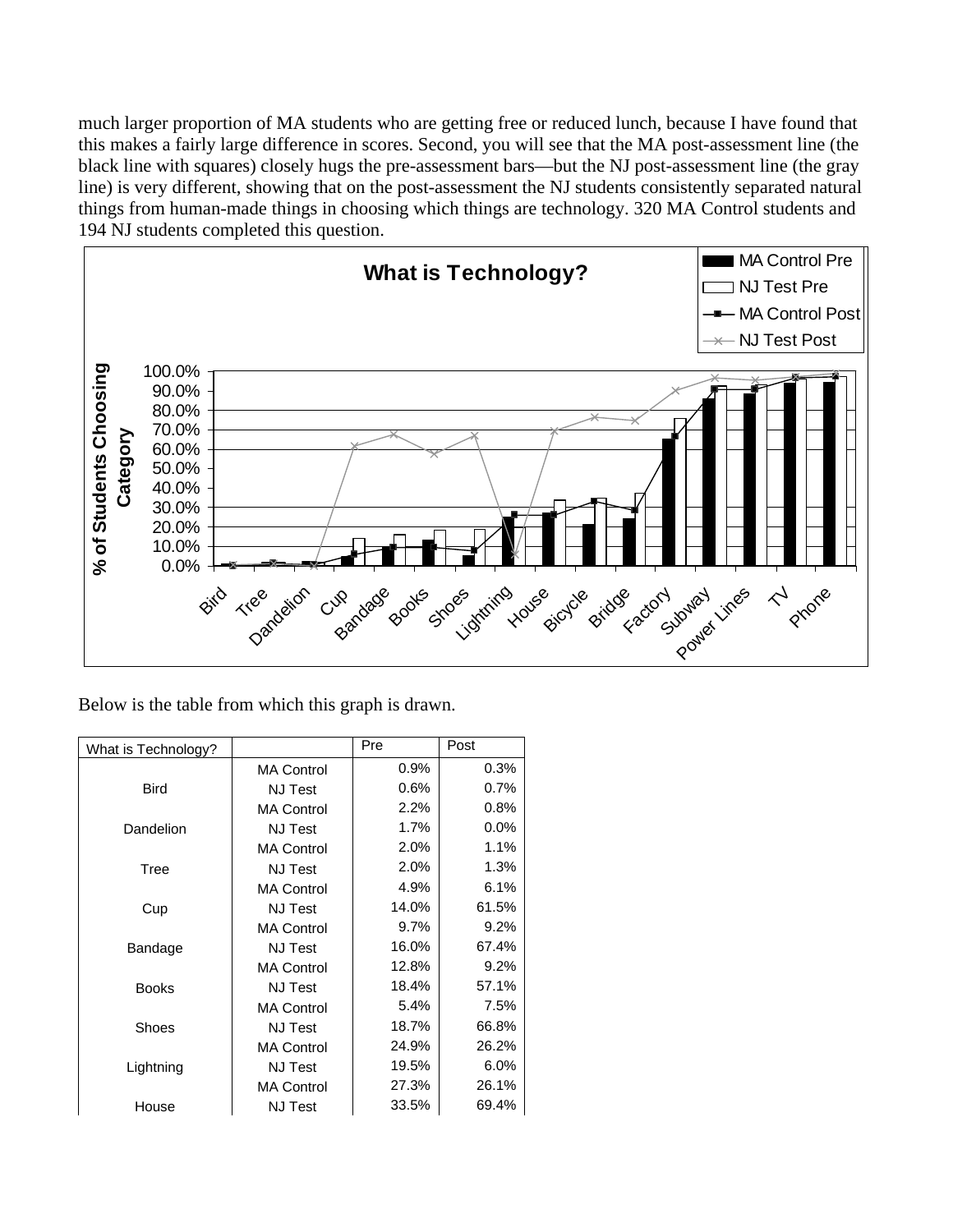|                | <b>MA Control</b> | 21.1% | 33.0% |
|----------------|-------------------|-------|-------|
| <b>Bicycle</b> | <b>NJ Test</b>    | 34.7% | 76.4% |
|                | <b>MA Control</b> | 24.0% | 28.6% |
| <b>Bridge</b>  | NJ Test           | 37.0% | 74.8% |
|                | <b>MA Control</b> | 64.9% | 66.4% |
| Factory        | NJ Test           | 75.8% | 89.7% |
|                | <b>MA Control</b> | 85.8% | 90.8% |
| Subway         | <b>NJ Test</b>    | 92.4% | 96.7% |
|                | <b>MA Control</b> | 88.1% | 90.5% |
| Power Lines    | <b>NJ Test</b>    | 92.7% | 95.3% |
|                | <b>MA Control</b> | 93.3% | 96.7% |
| TV             | <b>NJ Test</b>    | 95.9% | 97.0% |
|                | <b>MA Control</b> | 94.2% | 97.2% |
| Phone          | <b>NJ Test</b>    | 97.1% | 99.0% |

The following table displays significant pre- to post- differences within each population, as well as significant differences between the two populations. "Neither correct" is the percentage of students who answered incorrectly on both the pre- and the post-assessments; "both correct" is the percentage of students who answered correctly both times; "regressed" is the percentage of students who answered correctly on the pre- but incorrectly on the post-; and "improved" is the percentage of students who answered incorrectly on the pre- but correctly on the post-assessment. I have marked the significant differences in yellow.

The easiest items—Bird, Dandelion, Tree, Television, Power Lines, and Phone—all have either no significant differences or relatively low significant differences between Test & Control and between Pre & Post. The more difficult items—which are clustered in the center of the each chart—all show significant differences from Pre to Post for the NJ students, and significant differences between the MA Control and NJ EiE students. If you look at the "Improved" column of this chart, you will see that the significant differences are large ones: generally only about 5-25% of the MA control students improved their scores, while 40-50% of the NJ EiE students did (Factory, Subway, Power Lines, and Phone are the exceptions).

| What is<br>Technology? |                        | <b>Neither</b><br>correct | <b>Both</b><br>correct | Regressed | Improved | <b>McNemar Test</b><br>of Symmetry<br>$p=$ |
|------------------------|------------------------|---------------------------|------------------------|-----------|----------|--------------------------------------------|
|                        | <b>MA Control</b>      | 0.0%                      | 99.4%                  | 0.3%      | 0.3%     | 1.000                                      |
| <b>Bird</b>            | NJ                     | 0.0%                      | 98.6%                  | 0.7%      | 0.7%     | 1.000                                      |
|                        | Goodman Kruskal tau p= |                           | 0.527                  |           |          |                                            |
|                        | <b>MA Control</b>      | 0.3%                      | 97.5%                  | 0.6%      | 1.6%     | 0.453                                      |
| Dandelion              | NJ                     | 0.0%                      | 98.3%                  | $0.0\%$   | 1.7%     |                                            |
|                        | Goodman Kruskal tau p= |                           |                        |           |          |                                            |
|                        | <b>MA Control</b>      | 0.0%                      | 97.8%                  | 0.9%      | 1.3%     | 1.000                                      |
| Tree                   | NJ                     | 0.0%                      | 96.6%                  | 1.4%      | 2.0%     | 0.754                                      |
|                        | Goodman Kruskal tau p= |                           | 0.531                  |           |          |                                            |
|                        | <b>MA Control</b>      | 90.9%                     | 0.9%                   | 3.1%      | 5.0%     | 0.327                                      |
| Cup                    | NJ                     | 36.9%                     | 14.0%                  | 1.4%      | 47.8%    | 0.000                                      |
|                        | Goodman Kruskal tau p= |                           |                        | 0.000     |          |                                            |
| Bandage                | <b>MA Control</b>      | 84.4%                     | 2.2%                   | 6.3%      | 7.2%     | 0.761                                      |
|                        | NJ                     | 31.3%                     | 16.0%                  | 1.4%      | 51.4%    | 0.000                                      |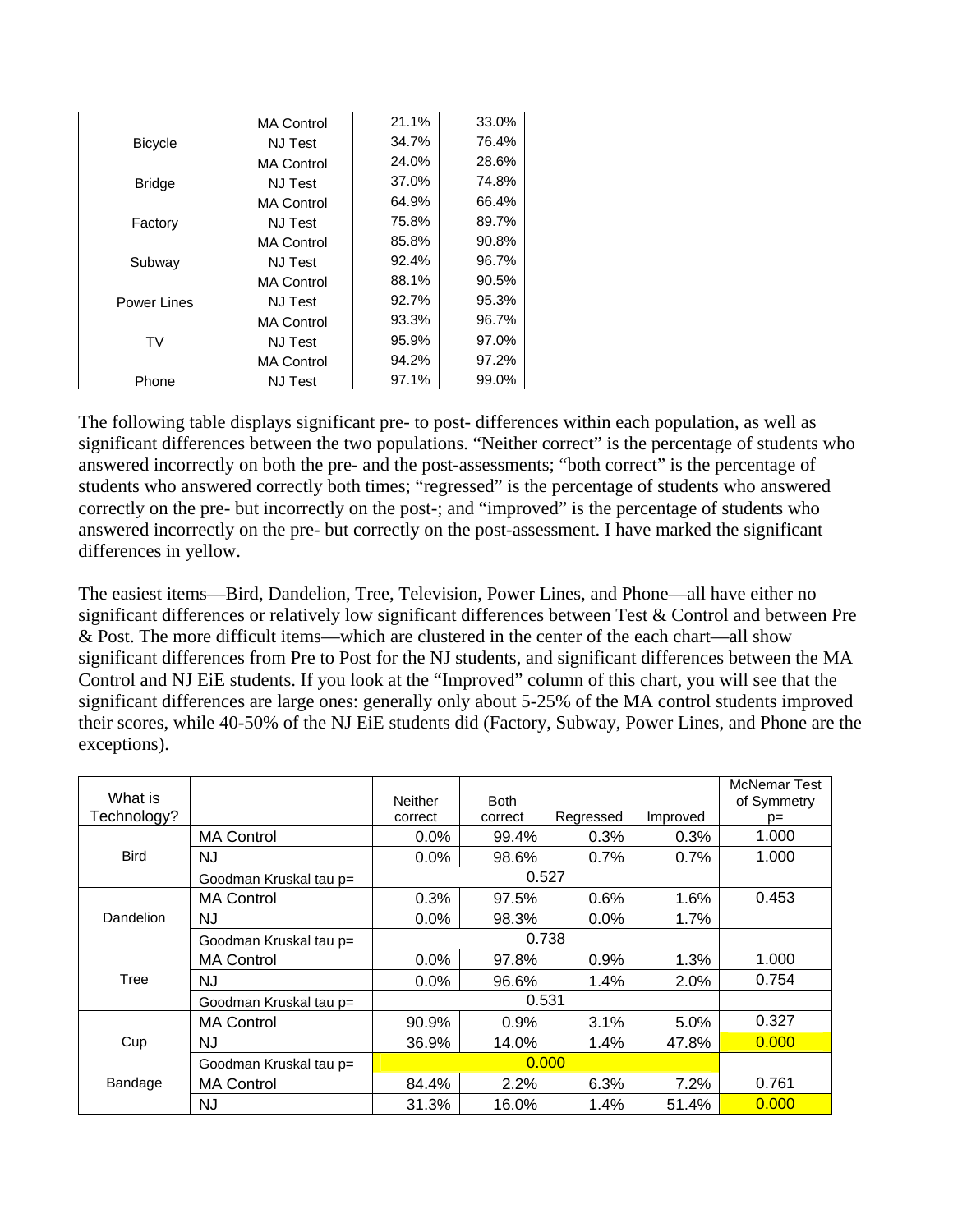|                | Goodman Kruskal tau p= |       | 0.000 |       |       |       |  |  |
|----------------|------------------------|-------|-------|-------|-------|-------|--|--|
|                | <b>MA Control</b>      | 82.6% | 1.6%  | 8.8%  | 6.9%  | 0.480 |  |  |
| <b>Books</b>   | <b>NJ</b>              | 39.6% | 16.4% | 3.4%  | 40.6% | 0.000 |  |  |
|                | Goodman Kruskal tau p= |       | 0.000 |       |       |       |  |  |
|                | <b>MA Control</b>      | 90.0% | 1.3%  | 3.1%  | 5.6%  | 0.185 |  |  |
| Shoes          | <b>NJ</b>              | 30.6% | 18.0% | 2.4%  | 49.0% | 0.000 |  |  |
|                | Goodman Kruskal tau p= |       | 0.000 |       |       |       |  |  |
|                | <b>MA Control</b>      | 11.6% | 60.8% | 13.8% | 13.8% | 1.000 |  |  |
| Lightning      | NJ                     | 3.4%  | 79.3% | 2.7%  | 14.6% | 0.000 |  |  |
|                | Goodman Kruskal tau p= |       | 0.000 |       |       |       |  |  |
|                | <b>MA Control</b>      | 57.8% | 10.0% | 16.6% | 15.6% | 0.844 |  |  |
| House          | <b>NJ</b>              | 26.2% | 30.6% | 3.7%  | 39.5% | 0.000 |  |  |
|                | Goodman Kruskal tau p= |       | 0.000 |       |       |       |  |  |
|                | <b>MA Control</b>      | 55.5% | 8.5%  | 10.7% | 25.4% | 0.000 |  |  |
| <b>Bicycle</b> | <b>NJ</b>              | 21.8% | 34.0% | 2.0%  | 42.2% | 0.000 |  |  |
|                | Goodman Kruskal tau p= |       |       |       |       |       |  |  |
|                | <b>MA Control</b>      | 58.1% | 9.1%  | 13.8% | 19.1% | 0.118 |  |  |
| <b>Bridge</b>  | <b>NJ</b>              | 21.8% | 34.4% | 4.1%  | 39.8% | 0.000 |  |  |
|                | Goodman Kruskal tau p= | 0.000 |       |       |       |       |  |  |
|                | <b>MA Control</b>      | 17.5% | 47.2% | 15.0% | 20.3% | 0.132 |  |  |
| Factory        | <b>NJ</b>              | 5.8%  | 73.5% | 4.8%  | 16.0% | 0.000 |  |  |
|                | Goodman Kruskal tau p= |       | 0.000 |       |       |       |  |  |
|                | <b>MA Control</b>      | 3.4%  | 82.1% | 3.8%  | 10.7% | 0.002 |  |  |
| Subway         | <b>NJ</b>              | 1.4%  | 90.1% | 2.0%  | 6.5%  | 0.015 |  |  |
|                | Goodman Kruskal tau p= |       |       |       |       |       |  |  |
|                | <b>MA Control</b>      | 1.6%  | 81.2% | 7.2%  | 10.0% | 0.281 |  |  |
| Power Lines    | <b>NJ</b>              | 1.4%  | 88.7% | 3.4%  | 6.5%  | 0.136 |  |  |
|                | Goodman Kruskal tau p= |       | 0.003 |       |       |       |  |  |
|                | <b>MA Control</b>      | 0.0%  | 91.3% | 3.4%  | 5.3%  | 0.345 |  |  |
| Television     | <b>NJ</b>              | 0.3%  | 92.9% | 2.7%  | 4.1%  | 0.503 |  |  |
|                | Goodman Kruskal tau p= |       | 0.695 |       |       |       |  |  |
|                | <b>MA Control</b>      | 0.9%  | 92.5% | 1.6%  | 5.0%  | 0.027 |  |  |
| Phone          | <b>NJ</b>              | 0.0%  | 96.6% | 1.0%  | 2.4%  | 0.344 |  |  |
|                | Goodman Kruskal tau p= |       | 0.013 |       |       |       |  |  |

#### *What is Engineering?*

The differences Pre- to Post- for NJ EiE students are not as dramatic with the *What is Engineering?* items as for the *What is Technology?* items, but are still clear. Once again, you can see in the graph that NJ students outperformed MA control students on the post-assessments: while the black MA Control postassessment line closely hugs the black pre-assessment bars, the gray NJ post-assessment line shows that considerably more NJ students think that engineers read about inventions, work as a team, and design ways to clean water after completing EiE units than beforehand. In addition, NJ students are much less likely to think that engineers drive machines, repair cars, install wiring, or construct buildings after completing EiE units. Unfortunately they are also slightly more likely to think that engineers "do everything"—they are more likely to say that engineers arrange flowers, sell food, and clean teeth for their jobs as well. All of these patterns mirror patterns we see in the larger, national sample of EiE students.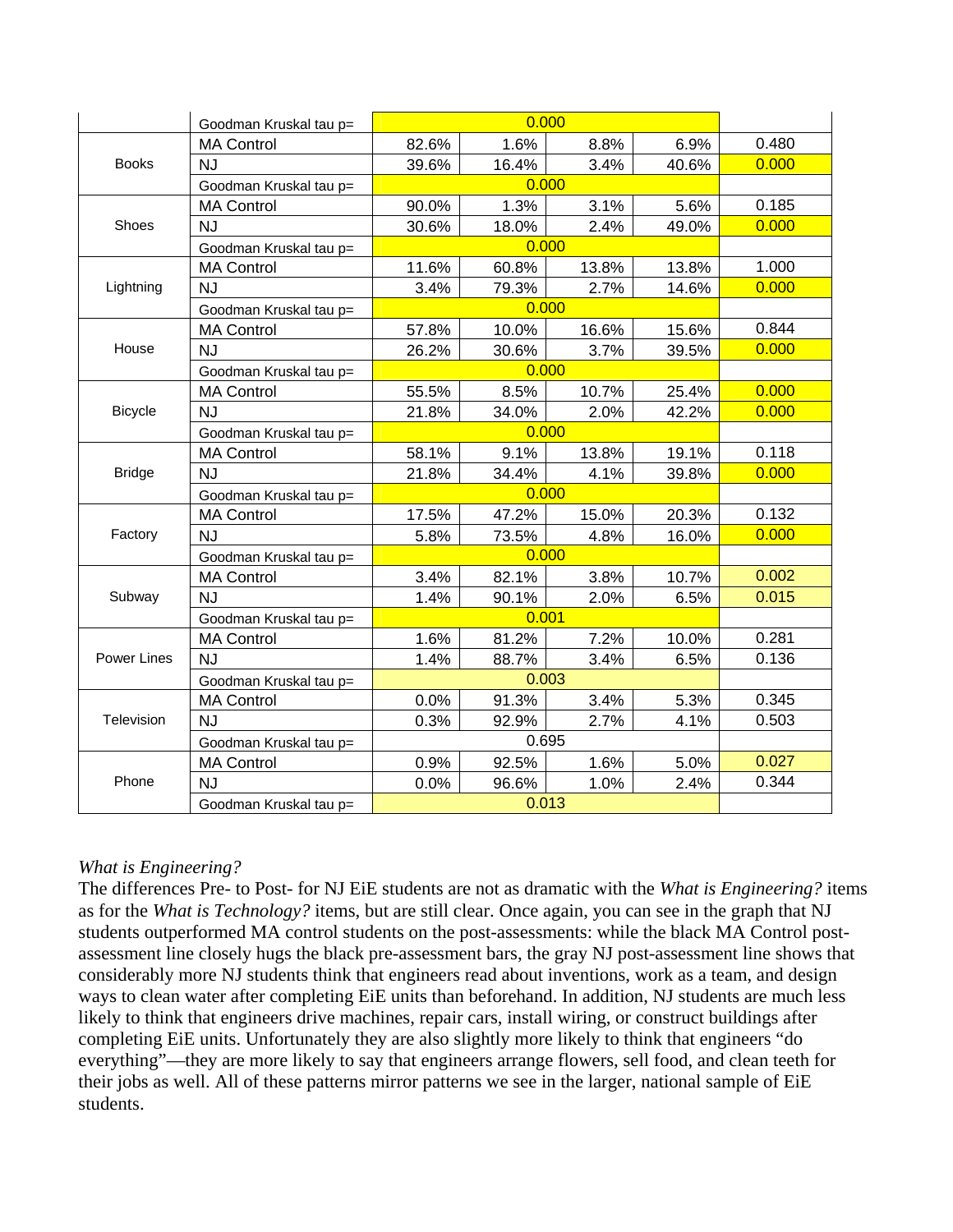

| What kinds of work do engineers do for their jobs? |                   | Pre   | Post    |
|----------------------------------------------------|-------------------|-------|---------|
|                                                    | <b>MA Control</b> | 2.3%  | 1.1%    |
| Arrange Flowers                                    | <b>NJ Test</b>    | 2.3%  | $9.0\%$ |
|                                                    | <b>MA Control</b> | 2.7%  | 2.0%    |
| Sell Food                                          | <b>NJ Test</b>    | 3.8%  | 8.6%    |
|                                                    | <b>MA Control</b> | 4.9%  | 5.2%    |
| Clean Teeth                                        | <b>NJ Test</b>    | 7.3%  | 11.6%   |
|                                                    | <b>MA Control</b> | 4.2%  | 4.3%    |
| <b>Read About Inventions</b>                       | NJ Test           | 23.1% | 39.9%   |
|                                                    | <b>MA Control</b> | 25.0% | 31.7%   |
| Work as a Team                                     | <b>NJ Test</b>    | 33.0% | 70.4%   |
|                                                    | <b>MA Control</b> | 11.2% | 13.2%   |
| Design Ways To Clean Water                         | <b>NJ Test</b>    | 47.1% | 95.3%   |
|                                                    | <b>MA Control</b> | 58.7% | 65.5%   |
| <b>Drive Machines</b>                              | <b>NJ Test</b>    | 69.2% | 34.2%   |
|                                                    | <b>MA Control</b> | 72.5% | 76.9%   |
| <b>Repair Cars</b>                                 | <b>NJ Test</b>    | 79.5% | 43.5%   |
|                                                    | <b>MA Control</b> | 64.6% | 71.1%   |
| Install Wiring                                     | NJ Test           | 80.1% | 45.2%   |
|                                                    | <b>MA Control</b> | 57.8% | 66.2%   |
| <b>Construct Buildings</b>                         | <b>NJ Test</b>    | 81.2% | 50.5%   |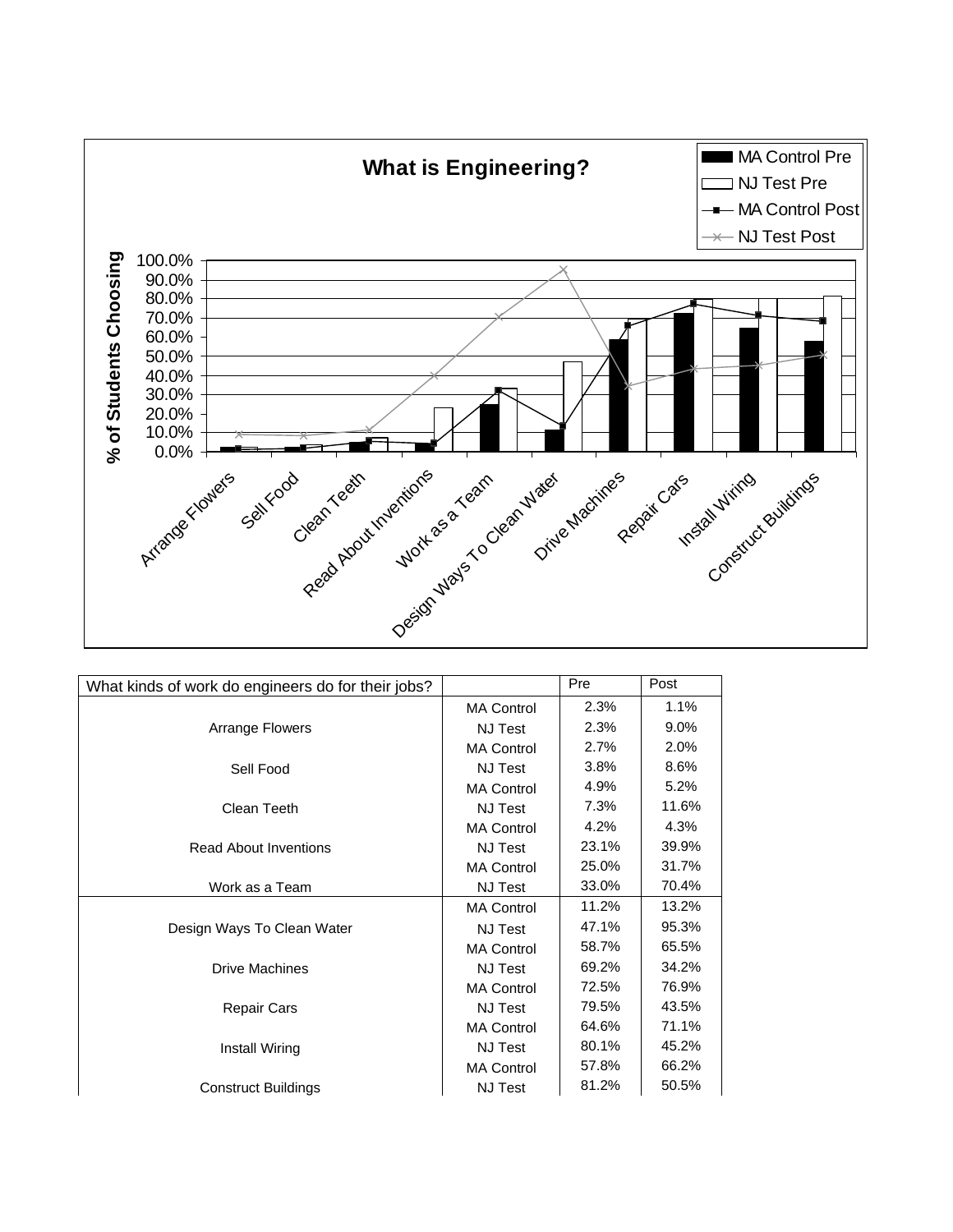The chart below shows significant differences. Significant improvements from pre- to post are shown in yellow in the column "McNemar Test of Symmetry". Significant regressions (that is, where students were significantly less likely to choose the correct answer) are marked in blue in that column.

Significant differences exist between the NJ student response patterns and those of the MA control students on every question. For the three jobs least likely to be chosen by students as the kind of work that engineers do—Arrange Flowers, Sell Food, and Clean Teeth, NJ EiE students showed a slight but significant tendency to regress on the post-assessment (that is, to choose these as "engineering" jobs on the post-assessment when they had not chosen them on the pre-). MA control students showed no significant change on these three items. For Read About Inventions and Design Ways to Clean Water, MA control students showed no significant change from pre- to post-, but NJ students were much more likely to choose these jobs as engineering (p=.000). NJ students were also much more likely to say that engineers Work as a Team on the post-assessment (p=.000), but MA students were also more likely to choose that item (p=.032). For the final four items—Drive Machines, Repair Cars, Install Wiring, and Construct Buildings—NJ students were significantly more likely on the post-assessment to get them correct (by not choosing them as engineering work—p=.000) while MA control students were significantly **less** likely to answer them correctly.

|                                 |                        |                |                               |           |          | <b>McNemar Test</b> |  |  |
|---------------------------------|------------------------|----------------|-------------------------------|-----------|----------|---------------------|--|--|
| What is                         |                        | <b>Neither</b> | <b>Both</b>                   |           |          | of Symmetry         |  |  |
| Engineering?                    |                        | correct        | correct                       | Regressed | Improved | $p=$                |  |  |
| Arrange                         | <b>MA Control</b>      | 0.0%           | 96.9%                         | 1.0%      | 2.1%     | 0.388<br>0.002      |  |  |
| <b>Flowers</b>                  | <b>NJ</b>              |                | 0.0%<br>9.2%<br>2.7%<br>88.1% |           |          |                     |  |  |
|                                 | Goodman Kruskal tau p= |                | 0.000                         |           |          |                     |  |  |
|                                 | <b>MA Control</b>      | 0.0%           | 96.1%                         | 1.3%      | 2.6%     | 0.302               |  |  |
| Sell Food                       | <b>NJ</b>              | 1.0%           | 88.7%                         | 7.8%      | 2.4%     | 0.005               |  |  |
|                                 | Goodman Kruskal tau p= |                | 0.000                         |           |          |                     |  |  |
|                                 | <b>MA Control</b>      | 1.0%           | 91.5%                         | 4.1%      | 3.3%     | 0.711               |  |  |
| Clean Teeth                     | <b>NJ</b>              | 1.7%           | 83.3%                         | 10.2%     | 4.8%     | 0.023               |  |  |
|                                 | Goodman Kruskal tau p= |                | 0.000                         |           |          |                     |  |  |
|                                 | <b>MA Control</b>      | 93.0%          | 0.5%                          | 2.8%      | 3.6%     | 0.690               |  |  |
| <b>Read About</b><br>Inventions | <b>NJ</b>              | 49.8%          | 13.3%                         | 10.2%     | 26.6%    | 0.000               |  |  |
|                                 | Goodman Kruskal tau p= |                |                               |           |          |                     |  |  |
|                                 | <b>MA Control</b>      | 56.3%          | 13.7%                         | 11.9%     | 18.1%    | 0.032               |  |  |
| Work As A<br>Team               | <b>NJ</b>              | 25.9%          | 30.0%                         | 3.8%      | 40.3%    | 0.000               |  |  |
|                                 | Goodman Kruskal tau p= |                | 0.000                         |           |          |                     |  |  |
| Design Ways                     | <b>MA Control</b>      | 78.6%          | 3.4%                          | 8.2%      | 9.8%     | 0.550               |  |  |
| To Clean                        | <b>NJ</b>              | 3.8%           | 46.4%                         | 1.0%      | 48.8%    | 0.000               |  |  |
| Water                           | Goodman Kruskal tau p= |                | 0.000                         |           |          |                     |  |  |
|                                 | <b>MA Control</b>      | 44.8%          | 21.1%                         | 21.4%     | 12.6%    | 0.004               |  |  |
| <b>Drive</b><br><b>Machines</b> | <b>NJ</b>              | 25.7%          | 23.6%                         | 8.6%      | 42.1%    | 0.000               |  |  |
|                                 | Goodman Kruskal tau p= |                | 0.000                         |           |          |                     |  |  |
|                                 | <b>MA Control</b>      | 62.2%          | 12.3%                         | 15.4%     | 10.0%    | 0.044               |  |  |
| <b>Repair Cars</b>              | <b>NJ</b>              | 36.2%          | 13.3%                         | 7.8%      | 42.7%    | 0.000               |  |  |
|                                 | Goodman Kruskal tau p= |                | 0.000                         |           |          |                     |  |  |
|                                 | <b>MA Control</b>      | 51.4%          | 15.7%                         | 20.6%     | 12.3%    | 0.006               |  |  |
| <b>Install Wiring</b>           | <b>NJ</b>              | 37.9%          | 12.6%                         | 7.8%      | 41.6%    | 0.000               |  |  |
|                                 | Goodman Kruskal tau p= |                | 0.000                         |           |          |                     |  |  |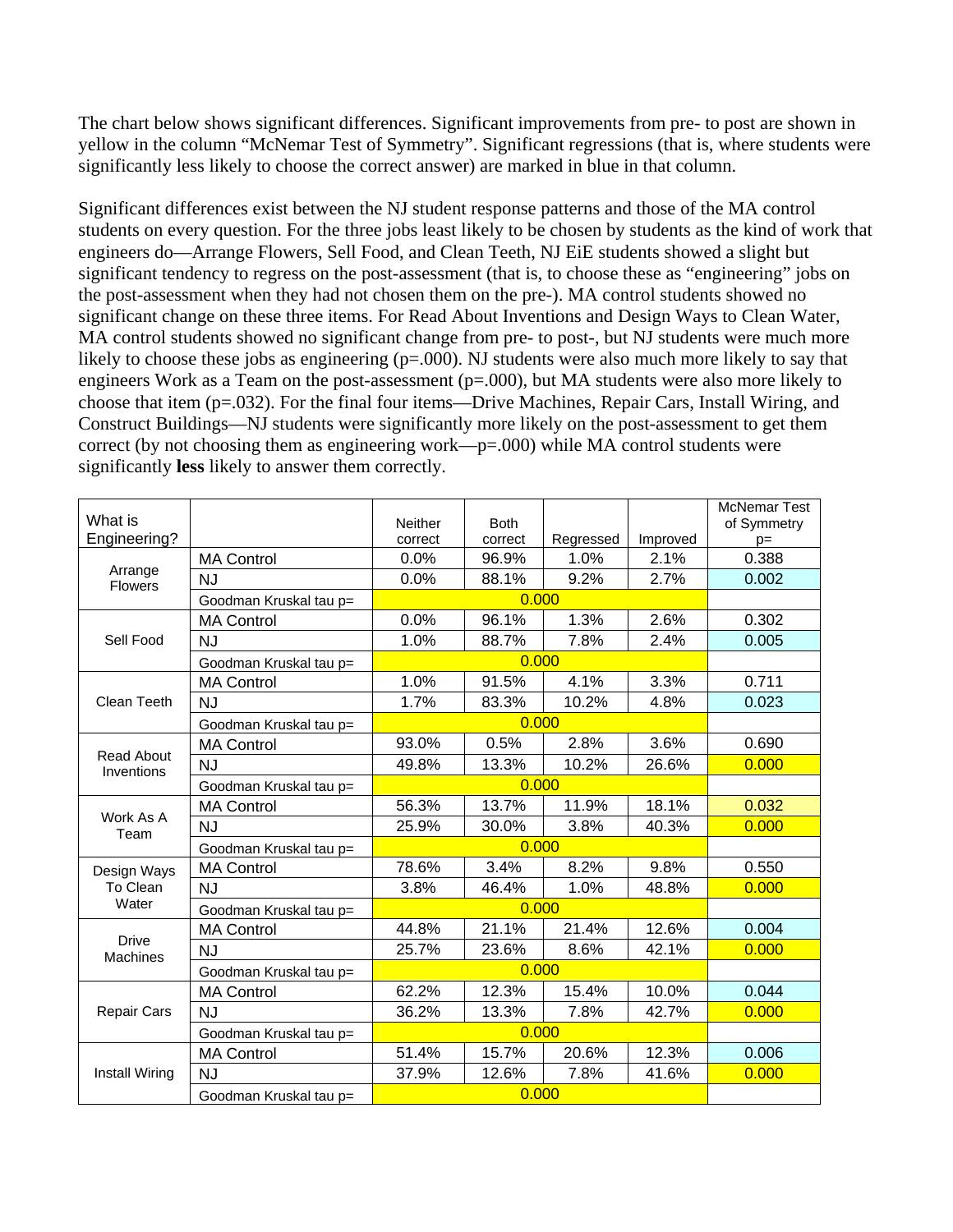|                  | <b>MA Control</b>      | 45.0% | 22.4% | 1%<br>21 | 11.6%      | 0.001 |
|------------------|------------------------|-------|-------|----------|------------|-------|
| Construct        | NJ                     | 45.2% | 12.3% | 5.5%     | .0%<br>37. | 0.000 |
| <b>Buildings</b> | Goodman Kruskal tau p= |       | 0.000 |          |            |       |

Some questions in the *What is Engineering?* table were new to the assessments since control data was collected, so there is no control comparison. These questions are discussed in the following chart and table.

New Jersey students were significantly more likely on the post-assessment than on the pre-assessment to say that engineers might improve bandages, develop gum, track luggage, create warmer kinds of jackets, design tunnels, and write computer programs for their jobs. All differences but one (write computer programs) were highly significant according to the McNemar Test of Symmetry (see the table and chart below).



|                                 | Neither | <b>Both</b> |           |          | <b>McNemar Test</b><br>of Symmetry |
|---------------------------------|---------|-------------|-----------|----------|------------------------------------|
| What is Engineering?            | correct | correct     | Regressed | Improved | $p=$                               |
| Develop Better Bubble Gum       | 51.9%   | 10.6%       | $2.4\%$   | 35.2%    | 0.000                              |
| Write Computer Programs         | 32.8%   | 25.6%       | 17.7%     | 23.9%    | 0.123                              |
| Figure Out How to Track Luggage | 41.6%   | 18.8%       | 8.2%      | 31.4%    | 0.000                              |
| Improve Bandages                | 41.3%   | 11.3%       | 2.7%      | 44.7%    | 0.000                              |
| Create Warmer Kinds of Jackets  | 32.4%   | 16.7%       | 3.4%      | 47.4%    | 0.000                              |
| Design Tunnels                  | 7.5%    | 55.3%       | 5.5%      | 31.7%    | 0.000                              |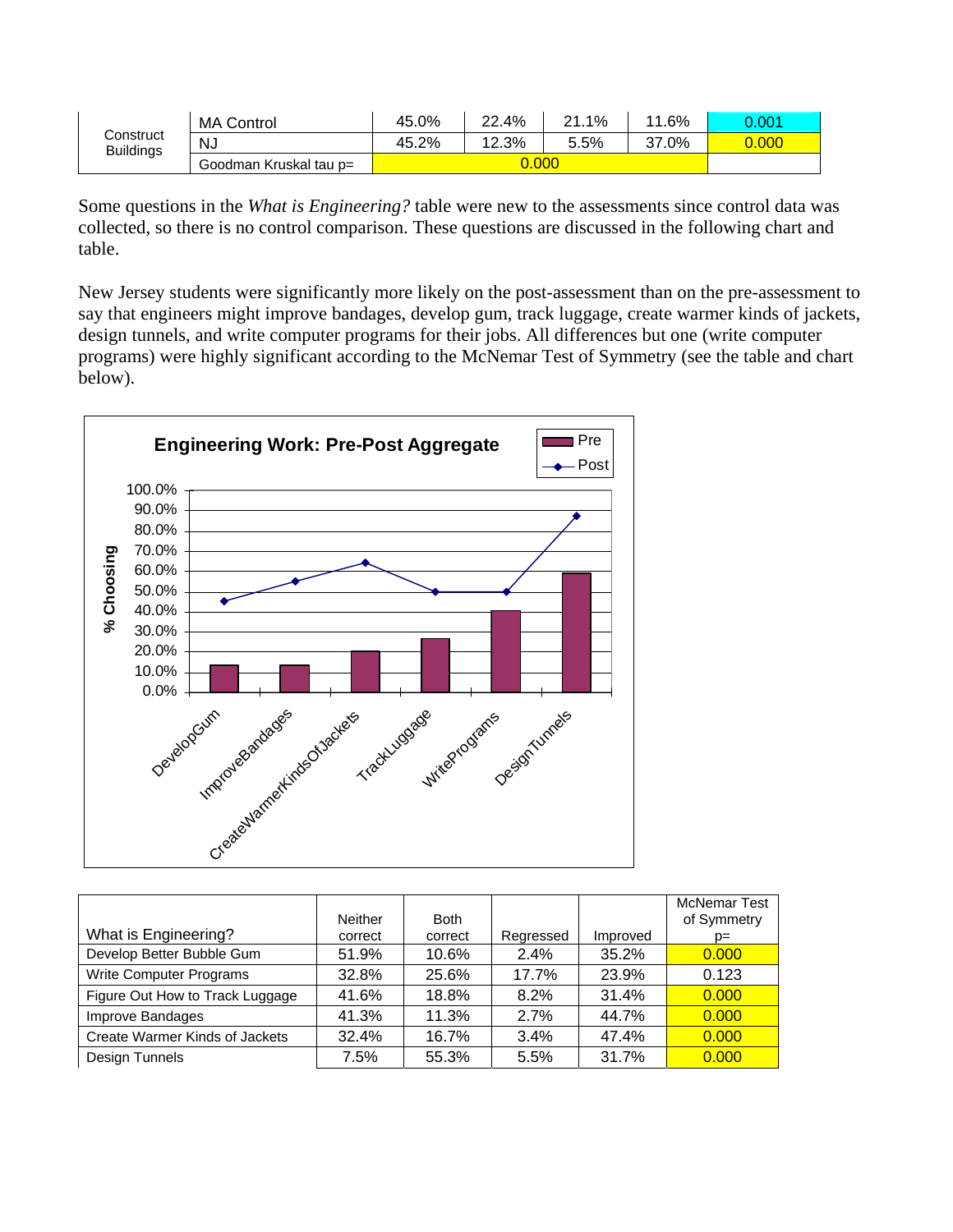#### *Vocabulary Questions*

Students were asked to correctly complete sentences with engineering vocabulary words. For each sentence, they were given three words to choose from. NJ students participating in EiE were significantly more likely (p=.000) to choose the correct vocabulary word on the post-assessment than on the preassessment. 278 NJ students answered these questions. (Again, MA control students did not receive these questions so there is no comparison available.)



| <b>Vocabulary Questions</b> | <b>Neither</b><br>correct | Both correct | Regressed | Improved | <b>McNemar Test</b><br>of Symmetry<br>$D =$ |
|-----------------------------|---------------------------|--------------|-----------|----------|---------------------------------------------|
| <b>Properties</b>           | 15.6%                     | 49.5%        | 5.5%      | 29.5%    | 0.000                                       |
| <b>Materials</b>            | 4.3%                      | 71.9%        | 4.3%      | 19.4%    | 0.000                                       |
| Technology                  | 8.3%                      | 55.4%        | 8.7%      | 27.5%    | 0.000                                       |
| Design                      | 19.8%                     | 31.3%        | 8.6%      | 40.3%    | 0.000                                       |
| Engineers                   | 17.3%                     | 35.0%        | 6.9%      | 40.8%    | 0.000                                       |

### *Questions about the Engineering Design Process*

We asked the NJ students a series of questions about the engineering design process. Each question presented a scenario where children were designing something, and asked which step of the engineering design process those children were engaged in. In one case, the question asked which step would come next. On all questions, NJ EiE students were significantly more likely to choose the correct answers on the post-assessment than on the pre-assessment.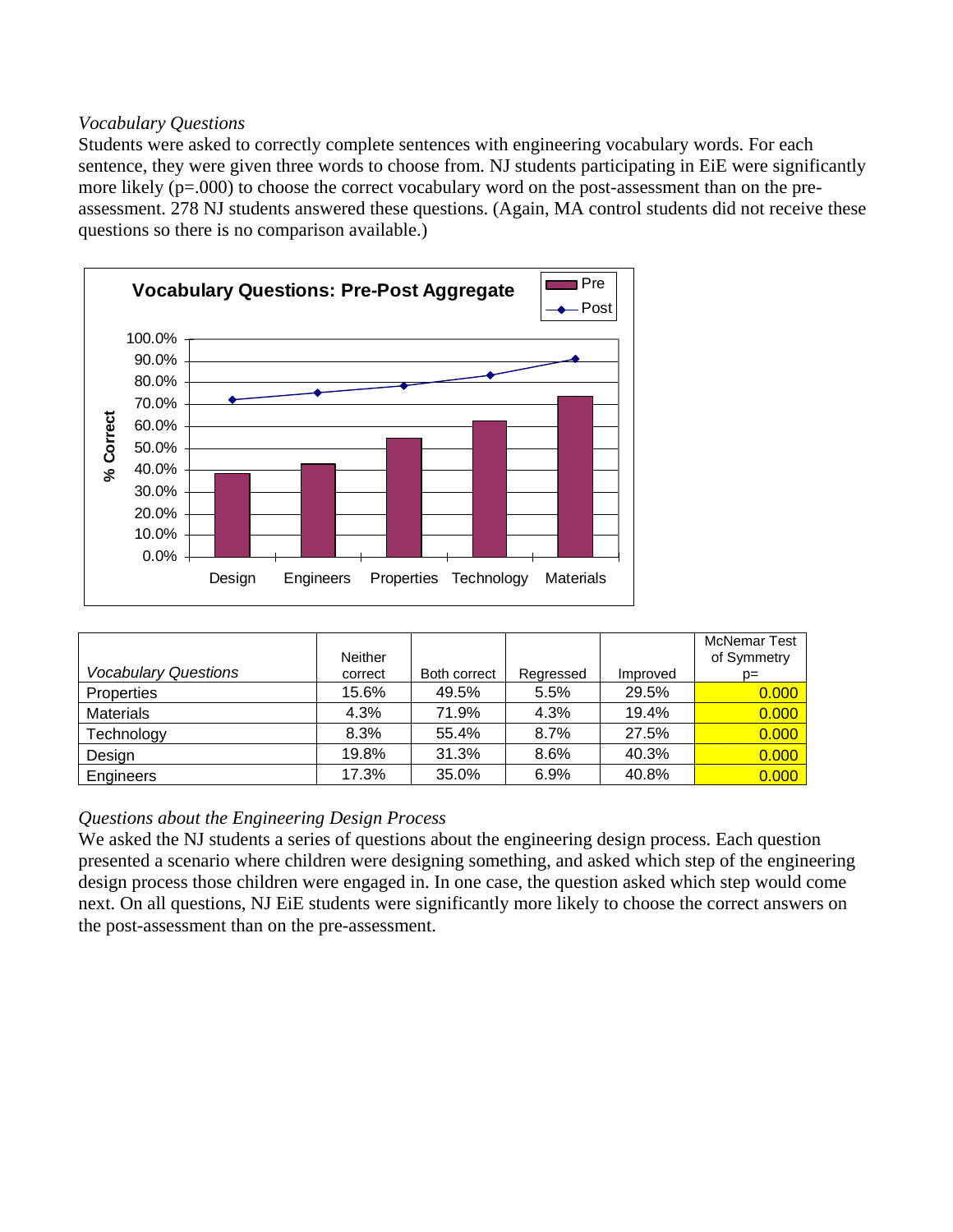

|                                             | Neither | <b>Both</b> |           |          | <b>McNemar Test</b><br>of Symmetry |
|---------------------------------------------|---------|-------------|-----------|----------|------------------------------------|
| <b>Engineering Design Process Questions</b> | correct | correct     | Regressed | Improved | $p=$                               |
| What Next? (Plan)                           | 23.2%   | 26.4%       | 20.1%     | 30.3%    | 0.019                              |
| Improve                                     | 29.3%   | 31.7%       | 13.4%     | 25.5%    | 0.001                              |
| Imagine                                     | 22.7%   | 31.5%       | 16.8%     | 29.0%    | 0.003                              |
| Ask                                         | 9.9%    | 60.2%       | 8.5%      | 21.5%    | 0.000                              |
| Plan                                        | 6.0%    | 68.7%       | 8.1%      | 17.3%    | 0.003                              |
| Create                                      | 3.1%    | 78.0%       | 4.5%      | 14.4%    | 0.000                              |

*A Question Asking about Materials* 

One more question was asked of students:

"Maria and Bobby designed a chair that they wanted to make. Bobby suggested making it out of wood. Maria wanted to use plastic or metal. What are Maria and Bobby talking about?"

83.5% of NJ EiE students correctly identified the answer as "Material for the chair" on the preassessment. 90.5% correctly identified the answer on the post-assessment. This difference is significant (McNemar Test of Symmetry p=.036). However, because so many students answered it correctly on the pre-assessment, this question has been dropped from the new 2006-2007 assessments.

### **Results for the Designing Water Filters Unit Questions**

#### *Designing Water Filters Unit Question with Control Comparison*

Only one question on the Water Filters unit assessment was shared between the control sample and the NJ test (EiE) sample. This question asked about condensation. NJ EiE students were significantly more likely to answer this question correctly on the post-assessment than on the pre-assessment; while the pre-post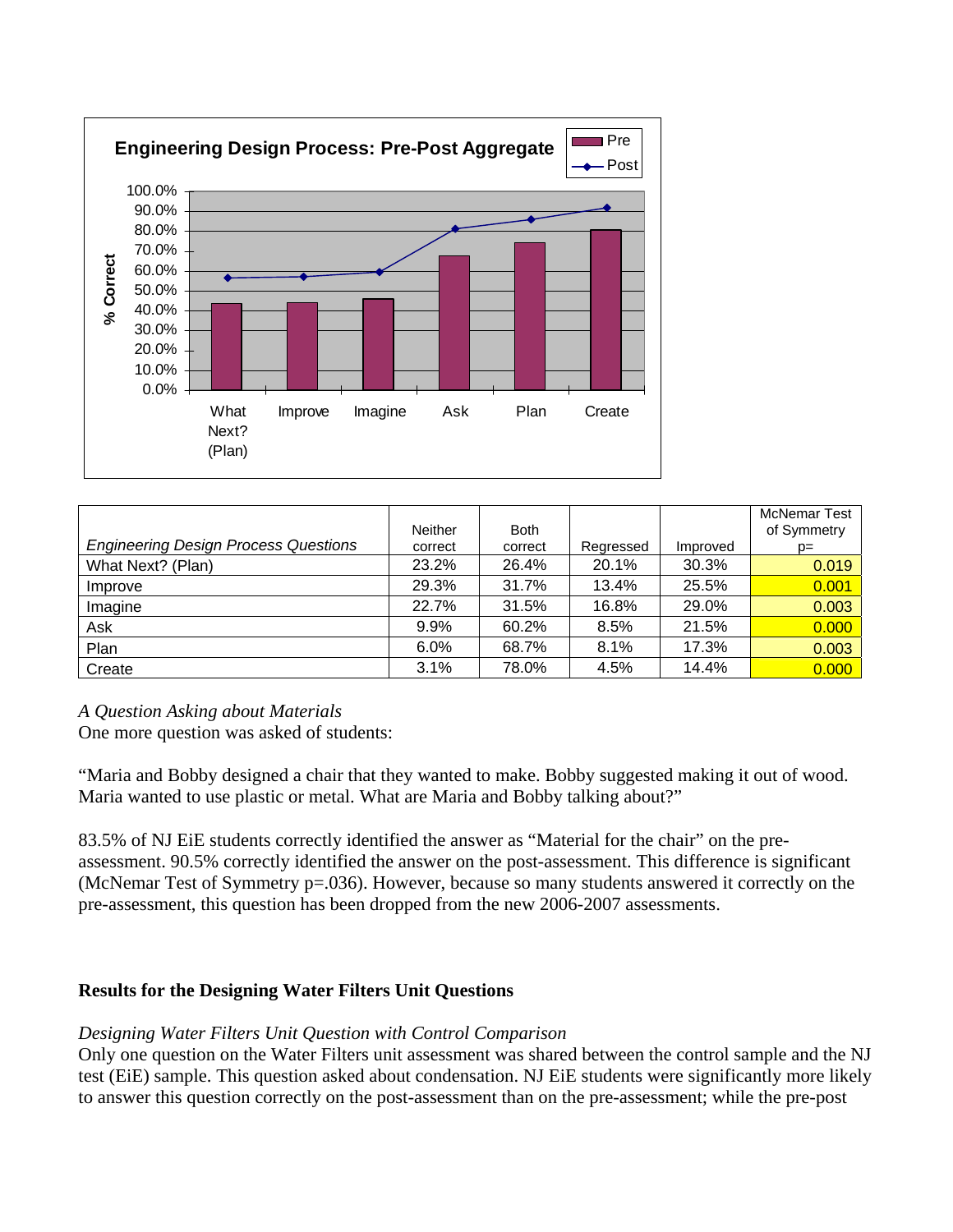difference for MA control students was not significant. However, NJ students were significantly less likely to answer this question correctly than MA students on the pre-assessment and also on the postassessment, for unknown reasons.

|                          |                        | <b>Neither</b><br>correct       | <b>Both</b><br>correct | Regressed | Improved | n=  | McNemar<br>Test of<br>Symmetry $p=$ |
|--------------------------|------------------------|---------------------------------|------------------------|-----------|----------|-----|-------------------------------------|
| Condensation<br>Question | <b>MA Control</b>      | 3.8%                            | 75.6%                  | $9.4\%$   | 11.3%    | 160 | 0.728                               |
|                          | <b>NJ</b>              | 22.3%<br>6.7%<br>43.5%<br>27.6% |                        |           |          | 283 | 0.000                               |
|                          | Goodman Kruskal tau p= |                                 | 0.000                  |           |          |     |                                     |

## *Designing Water Filters Unit Questions without Control Comparison*

NJ students were asked eight questions about water filters and water filter materials. On all of these but two, students were significantly more likely to answer correctly on the post-assessment than on the preassessment. The two questions asking about sand as a filter material did not show significant pre-post changes when looked at in aggregate, which may reflect students' mixed results using this material in the classroom. Results for questions asking about other filter materials—paper and screen—were dramatically improved, as was the question asking about methods for cleaning water (students were much more likely on the post-assessment to correctly mark the distractor, "use soap", as NOT a way to clean water).



| Question<br># | <b>Test-Only Questions</b>                                           | <b>Neither</b><br>correct | <b>Both</b><br>correct | <b>Regressed</b> | <b>Improved</b> | <b>McNemar Test</b><br>of Symmetry<br>p= |
|---------------|----------------------------------------------------------------------|---------------------------|------------------------|------------------|-----------------|------------------------------------------|
|               | What is NOT a way to make<br>water cleaner?                          | 16.1%                     | 38.2%                  | 4.2%             | 41.4%           | 0.000                                    |
|               | Would SAND be a good material<br>to filter leaves from water?        | 35.3%                     | 19.6%                  | 24.5%            | 20.6%           | 0.379                                    |
| 3             | Would PAPER be a good material<br>to filter leaves from water?       | 16.0%                     | 40.4%                  | $7.0\%$          | 36.6%           | 0.000                                    |
| 4             | Would a SCREEN be a good<br>material to filter leaves from<br>water? | 7.7%                      | 58.7%                  | $9.1\%$          | 24.5%           | 0.000                                    |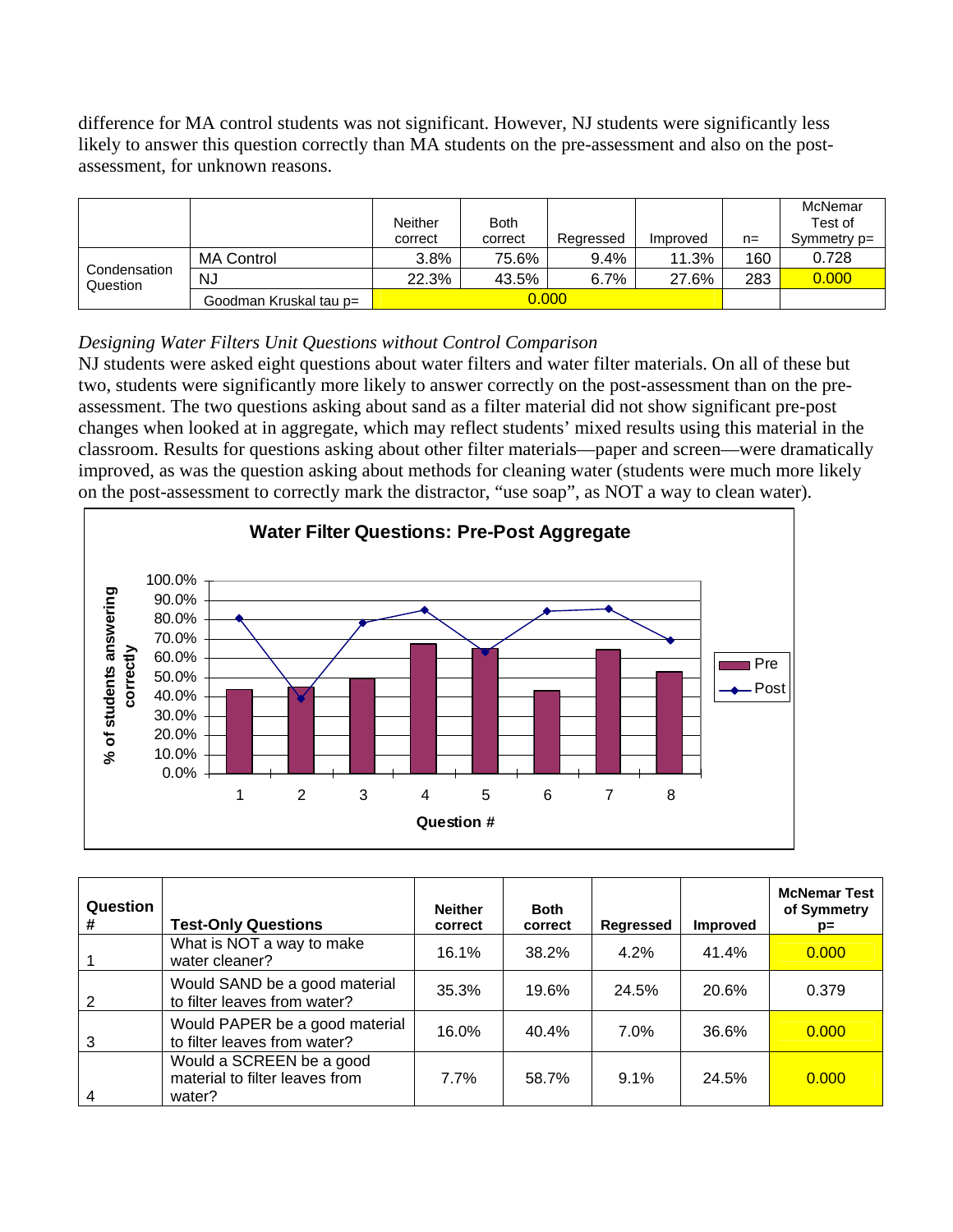|   | Would SAND be a good material<br>to filter flour from water?     | 14.0% | 42.0% | 23.8%   | 20.3% | 0.423 |
|---|------------------------------------------------------------------|-------|-------|---------|-------|-------|
| 6 | Would PAPER be a good material<br>to filter flour from water?    | 7.3%  | 32.8% | $8.0\%$ | 51.9% | 0.000 |
|   | Would a SCREEN be a good<br>material to filter flour from water? | 5.6%  | 54.4% | 9.1%    | 31.0% | 0.000 |
|   | What material is best to use for a<br>net to clean pool water?   | 20.0% | 40.0% | $9.7\%$ | 30.3% | 0.000 |

NJ EiE students were also asked questions about the kinds of work done by environmental engineers, and about items that might contribute pollutants to the air. Two of the four questions about engineering work showed significant improvement; the fourth showed a ceiling effect (about 90% correct both pre- and post-). The question about pollutants proved, for the most part, to be much too easy for students in grades 4-5, and has been omitted from future assessments. The only exception was the question about the "dog", which we have decided is problematic, since dogs (like cows, which are sometimes discussed in lesson 2 of the Water Filters unit) do release tiny amounts of methane, which is a pollutant in large quantities.



| Question<br>#   | <b>Test-Only Questions</b>                                                                     | <b>Neither</b><br>correct | <b>Both</b><br>correct | <b>Regressed</b> | <b>Improved</b> | <b>McNemar</b><br>Test of<br>Symmetry p= |
|-----------------|------------------------------------------------------------------------------------------------|---------------------------|------------------------|------------------|-----------------|------------------------------------------|
| 9               | For his job, an environmental<br>engineer might stop harmful<br>plants from growing in a lake. | 10.7%                     | 51.4%                  | 10.0%            | 27.9%           | 0.000                                    |
| 10              | For his job, an environmental<br>engineer might rescue dolphins.                               | 20.3%                     | 47.4%                  | 11.3%            | 21.0%           | 0.005                                    |
| 11              | For his job, an environmental<br>engineer might decide how to<br>clean air.                    | 5.2%                      | 74.1%                  | 7.9%             | 12.8%           | 0.092                                    |
| 12              | For his job, an environmental<br>engineer might sort river rocks.                              | 2.4%                      | 81.4%                  | 7.6%             | 8.6%            | 0.771                                    |
| 13 <sup>°</sup> | A CAR could add pollutants to                                                                  | 2.1%                      | 90.7%                  | 2.4%             | 4.8%            | 0.189                                    |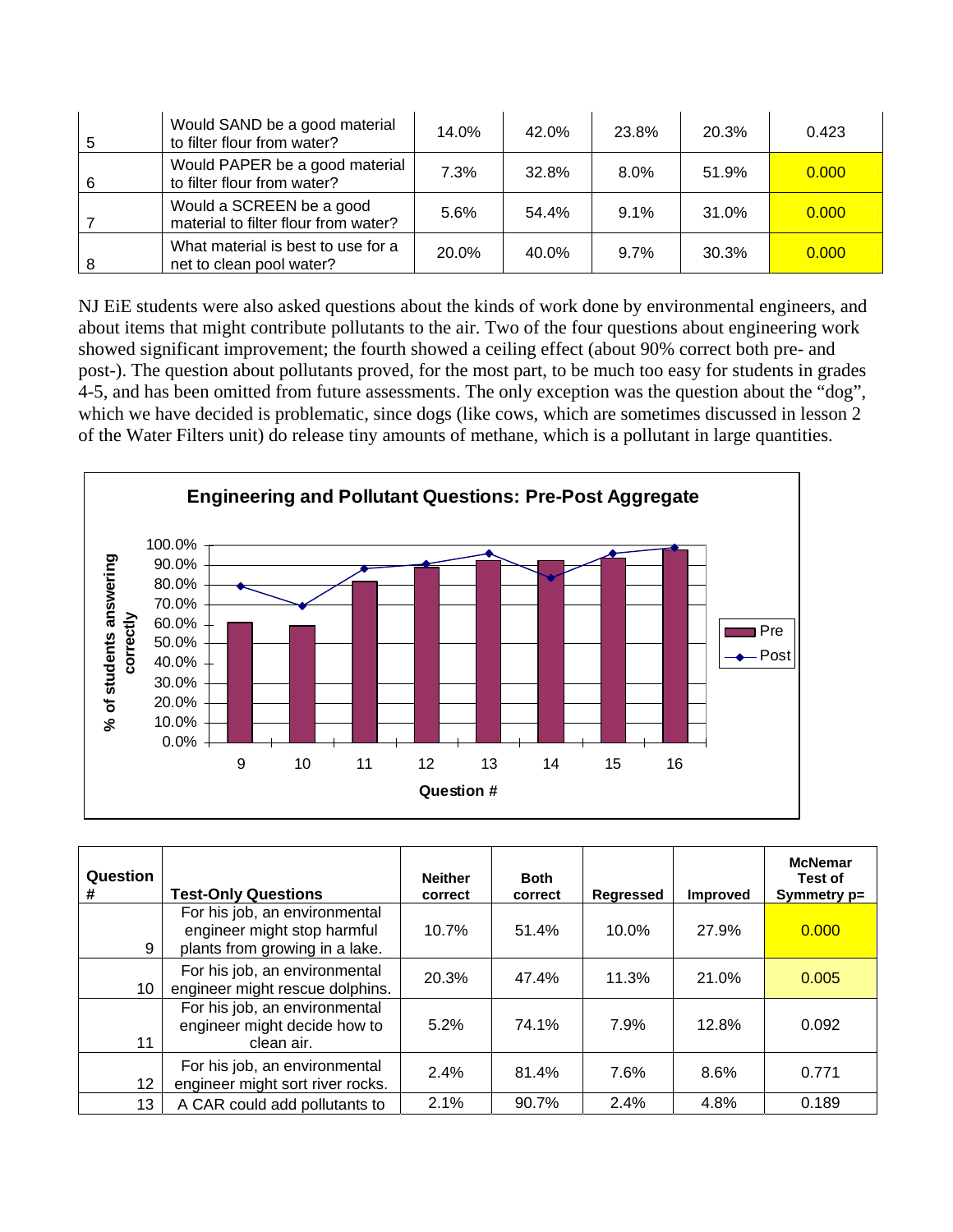|    | the air.                                        |      |       |       |      |       |
|----|-------------------------------------------------|------|-------|-------|------|-------|
| 14 | A DOG could add pollutants to<br>the air.       | 4.8% | 79.7% | 12.7% | 2.7% | 0.000 |
| 15 | A WATERFALL could add<br>pollutants to the air. | 1.7% | 91.4% | 3.1%  | 3.8% | 0.824 |
| 16 | A FACTORY could add<br>pollutants to the air.   | 0.3% | 96.9% | 1.0%  | 1.7% | 0.727 |

## *Designing Water Filters Science Content Questions*

The remaining six questions for the Water Filters unit are science content questions. NJ EiE students showed significant improvement on all but two of these questions. Of the two, question #19 appears to have been too easy for grades 4-5 (nearly 88% of students answered the pre-assessment correctly) and so is showing a ceiling effect. The other question showed a slight and not significant regression (fewer students answered correctly on the post-assessment): question #17. This is consistent with results we have seen in other populations (Massachusetts and nationally) and may reflect either a common misconception, or a poorly worded question (if you think about the generation of new fresh water over time through the water cycle, then Earth ultimately has unlimited fresh water). The question has been revised for future assessments.



| Question<br># | <b>Test-Only Questions</b>                                    | <b>Neither</b><br>correct | <b>Both</b><br>correct | <b>Regressed</b> | <b>Improved</b> | <b>McNemar</b><br>Test of<br>Symmetry p= |
|---------------|---------------------------------------------------------------|---------------------------|------------------------|------------------|-----------------|------------------------------------------|
| 17            | True or false: Earth has a<br>limited amount of fresh water   | 23.0%                     | 50.5%                  | 15.0%            | 11.5%           | 0.302                                    |
| 18            | True or false: Condensation is<br>part of the water cycle     | 3.8%                      | 73.4%                  | 5.5%             | 17.3%           | 0.000                                    |
| 19            | True or false: Water disappears<br>forever when it evaporates | 2.4%                      | 82.7%                  | 6.2%             | 8.7%            | 0.360                                    |
| 20            | True or false: The water cycle<br>makes new water             | 38.9%                     | 29.2%                  | 9.7%             | 22.2%           | 0.000                                    |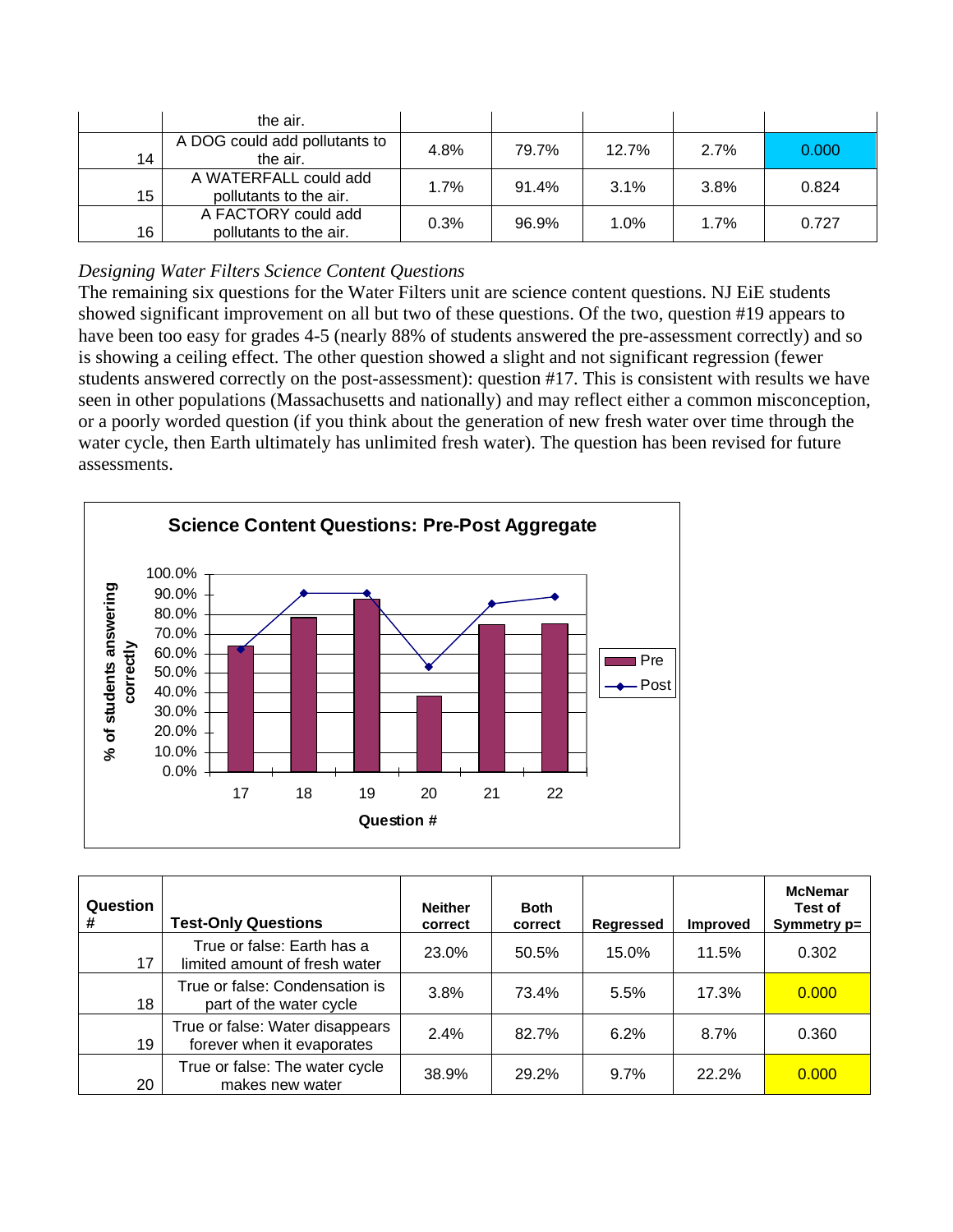| 21 | True or false: If polluted water<br>freezes, it is no longer<br>contaminated | 7.3% | 67.1% | 7.6% | 18.0% | 0.001 |
|----|------------------------------------------------------------------------------|------|-------|------|-------|-------|
| 22 | True or false: Water can be a<br>solid, liquid, or gas                       | 7.3% | 70.8% | 2.8% | 19.1% | 0.000 |

### **Results for the Designing Windmills Unit Questions**

NJ students performed consistently better on the post-assessment than on the pre-assessment, but not all changes pre- to post- were significant. Question 1 appears to have been too difficult for students--only 13% answered correctly on the pre-assessment, and only 18% on the post-assessment. Questions 2 through 6 were too easy for students, with over 90% of students answering the pre-assessment correctly for four out of five items. For the remainder of the items—all of which were "engineering" content questions—NJ students showed significant improvement.



| Question<br># | <b>Windmills Unit Question</b>                       | <b>Neither</b><br>correct | <b>Both</b><br>correct | <b>Regressed</b> | <b>Improved</b> | <b>McNemar</b><br>Test of<br><b>Symmetry</b><br>$p=$ |
|---------------|------------------------------------------------------|---------------------------|------------------------|------------------|-----------------|------------------------------------------------------|
|               | Which does NOT show how<br>hard the wind is blowing? | 76.3%                     | 7.2%                   | 6.5%             | $10.1\%$        | 0.184                                                |
| 2             | GLIDER uses the energy of the<br>wind                | 6.3%                      | 73.1%                  | 6.3%             | 14.3%           | 0.004                                                |
| 3             | <b>WEATHER VANE uses the</b><br>energy of the wind   | 2.4%                      | 89.2%                  | 3.1%             | 5.2%            | 0.307                                                |
| 4             | SAILING SHIP uses the energy<br>of the wind          | $0.7\%$                   | 95.1%                  | $1.4\%$          | 2.8%            | 0.388                                                |
| 5             | COMPUTER uses the energy of<br>the wind              | 0.7%                      | 95.1%                  | 2.1%             | 2.1%            | 1.000                                                |
| 6             | KITE uses the energy of the<br>wind                  | 0.3%                      | 96.2%                  | 1.0%             | 2.4%            | 0.344                                                |
|               | ROCKET uses the energy of<br>the wind                | $6.0\%$                   | 81.8%                  | 4.2%             | 8.1%            | 0.090                                                |